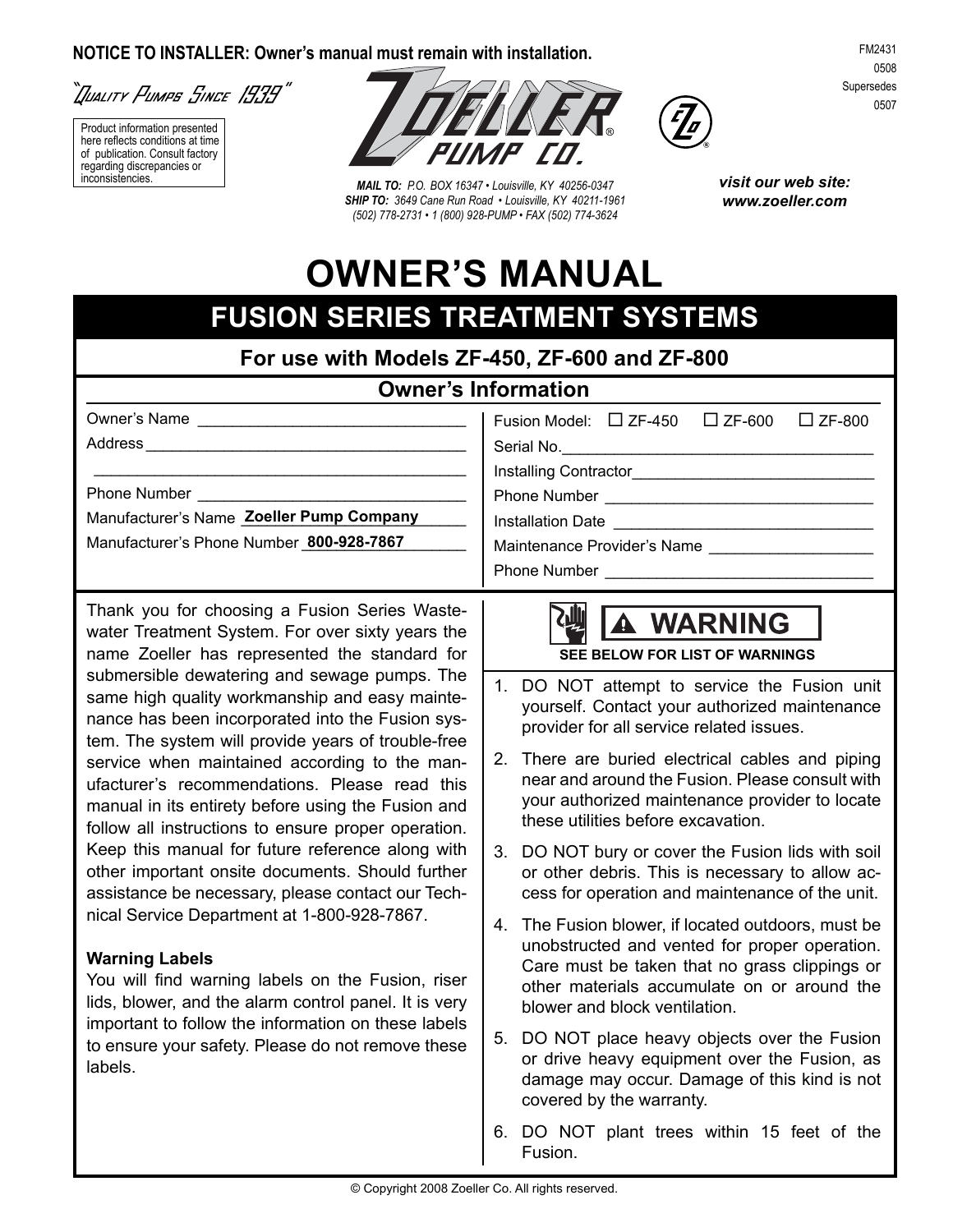## **HOW A FUSION SERIES TREATMENT SYSTEM WORKS**

The Fusion is simple in design, yet very advanced in its wastewater treatment ability. Its design has been refined over many years of intense research and development in order to provide a superior treatment system. Compared to traditional septic tank treatment, the Fusion will treat wastewater 90-95% more effectively. This high degree of treatment helps to protect both the environment and the health of your family.

The Fusion utilizes a combination of anaerobic (without oxygen) and aerobic (with oxygen) biological processes to treat wastewater. As wastewater enters the Fusion, it is broken down and becomes food for biological processes operating within the unit. The first chamber serves to separate grease and large solids from the liquid. In the second chamber, plastic media with large surface areas are used to greatly increase the populations of beneficial bacteria to optimize treatment. A small linear air blower is used to add air (oxygen) into the third chamber for the aerobic process. The final effluent leaving the system will have been treated to a secondary quality effluent of less than 25 mg/L CBOD5 and 30 mg/L TSS.

The following description with help you to better understand the process:

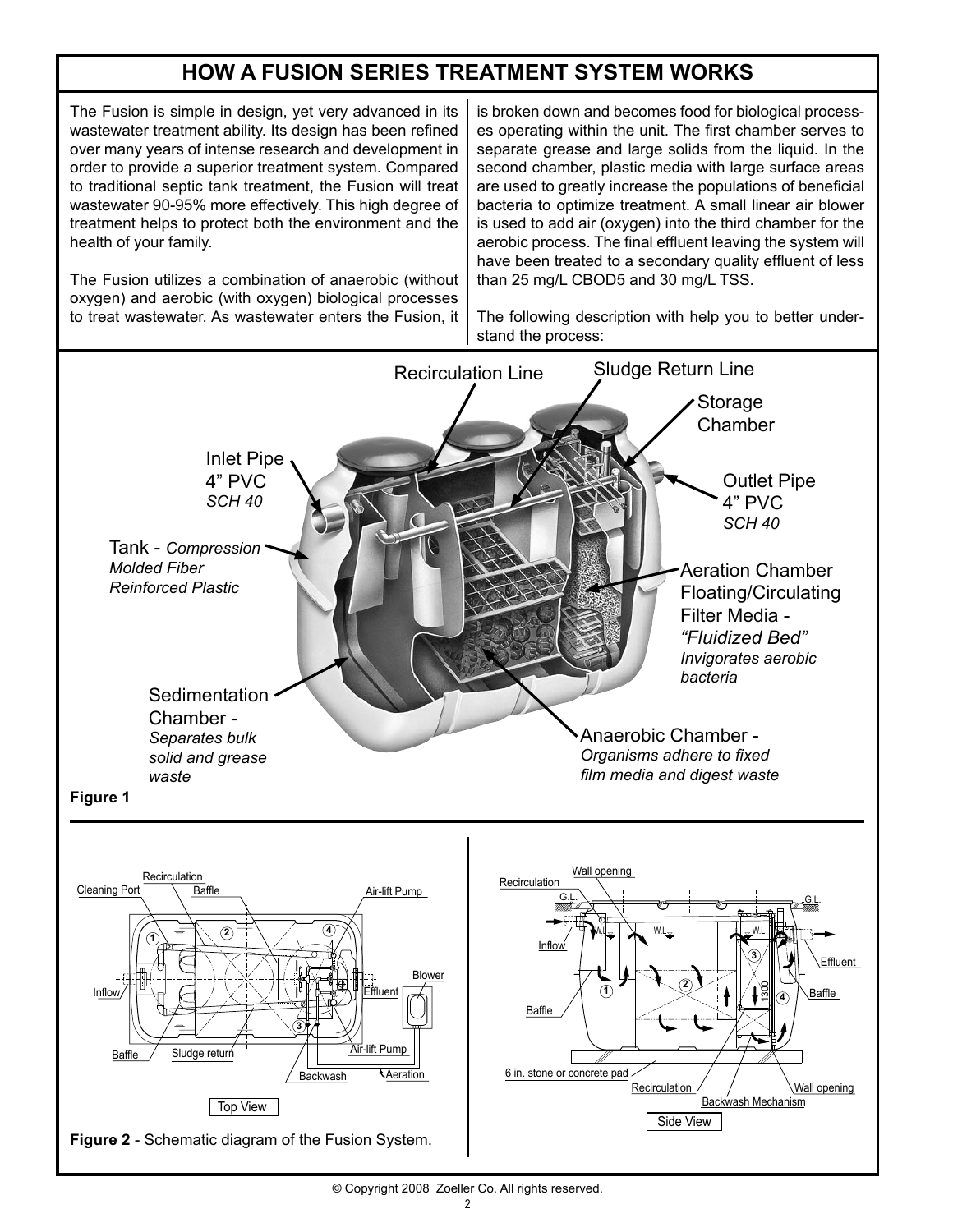

## **Sedimentation Chamber 1.**

This chamber is designed to physically separate solids and scum (fats/grease) from the incoming water.

#### **Anaerobic Chamber 2.**

This chamber contains a spherical-skeleton type of filter media (4.3 inch diameter). Through bacterial growth processes on the surface of the filter media, biological anaerobic treatment thrives while suspended solids are captured. Furthermore, the microorganisms/ bacteria in this chamber convert nitrates in the recirculated water returning from the aerobic chamber to gaseous nitrogen. The nitrogen then escapes to the atmosphere.

#### **Aeration Chamber 3.**

The aeration chamber consists of an aeration upper section and a filter media lower section. The chamber is filled with hollow, cylindrical filter media  $(0.6$  inch diameter and  $0.55$  inches long). Biological aeration treatment takes

place with the help of the bacterial growth on the filter media surface. This aeration is continuous. Residual suspended solids are captured by the filter media circulating in this section. During normal operation, a recirculation line transfers water back into the impurity separation chamber by way of an air lift pump.

The filter media in this chamber are backwashed regularly (twice a day, 5 or 10 minute cycle) by the backwash system located at the bottom of the chamber. The backwashed water is transferred by an air lift pump back into the impurity separation chamber for further digestion.

## **Storage Chamber 4.**

This chamber is designed to temporarily store treated water coming out of the aerobic filter media chamber. This treated water is ready for discharge.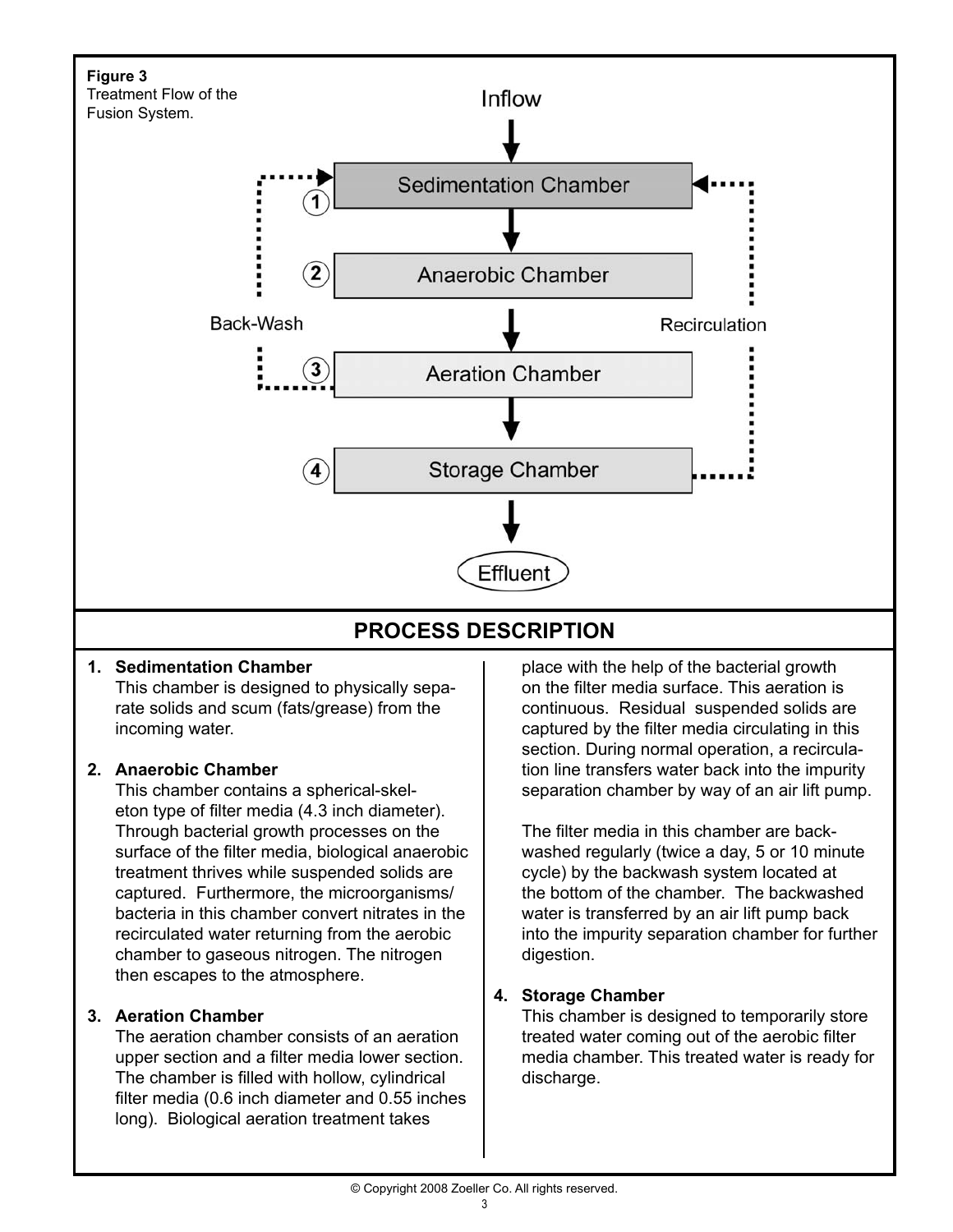## **SYSTEM COMPONENTS**

The complete wastewater treatment system will typically consist of the Fusion treatment component and a soil absorption field for final disposal of the liquid effluent. Some states or counties may require the addition of a septic tank before the Fusion to increase the sedimentation chamber capacity and retain more solids. Please see Figure 7 for a typical Fusion system. Variations to the typical system will be made to suit your particular site and system design needs. Please contact your authorized Fusion installer or maintenance provider for further information about your system design.

#### **CONTROL PANEL**

The Fusion comes with an alarm control panel (see Figure 4) that is designed to activate an audible buzzer and red beacon light on top of the panel if the blower stops producing air pressure or if a high water alarm condition occurs in the Fusion (Note: Alarm can only function as long as there is electrical power supplied to the panel).

If the alarm sounds or red light comes on, check the air intake area around the blower and make sure no debris blocks the ventilation area. Do not attempt to remove the blower housing or any other parts from the blower. If the blower is operating properly, there may be a high water condition within the Fusion. It may be necessary to discontinue water use until the alarm condition has been resolved. If the buzzer continues to sound or the red light stays on, please contact your authorized Fusion maintenance provider immediately. The buzzer may be silenced by toggling the black switch on the side of the alarm panel to "silence". The red beacon light will remain on until the problem has been resolved.

Check the circuit breaker and make sure the blower circuit is on. Reset the breaker switch if it has been tripped. If it continues to trip or the alarm remains on, contact your Fusion maintenance provider.

You may from time to time check the proper operation of the alarm panel by toggling the black switch on the side of the panel to "test". The buzzer will sound and the red beacon will light as long as you hold the switch in the test position. Release the switch for normal operation.



## **IDENTIFICATION PLATE**

An identification plate similar to the one in Figure 5 is located on the blower housing and the control panel. There is important information about the Fusion on the identification plate, such as the part number, model number, serial number, and hydraulic capacity. Please make a note of this information for future reference or in case you should need to contact your Fusion maintenance provider.

#### **FUSION TREATMENT SYSTEM**

Part Number: 5250-0001 Model Number: ZF450 Hydraulic Capacity: 450 gallons/day Manufacturer: Zoeller Pump Co.

3649 Cane Run Rd.

Louisville, KY 40211



**NSF** 

Serial Number:

**Figure 5**

#### **NSF STANDARD 40, Class I, CERTIFICATION MARK**

The NSF mark displayed below will be on all NSF Standard 40, Class I certified Fusion systems. The Fusion models ZF-450, ZF-600 and ZF-800 will have the mark displayed on the control panel. Systems not NSF Standard 40, Class I certified, will not display the mark.



**Figure 6**

© Copyright 2008 Zoeller Co. All rights reserved.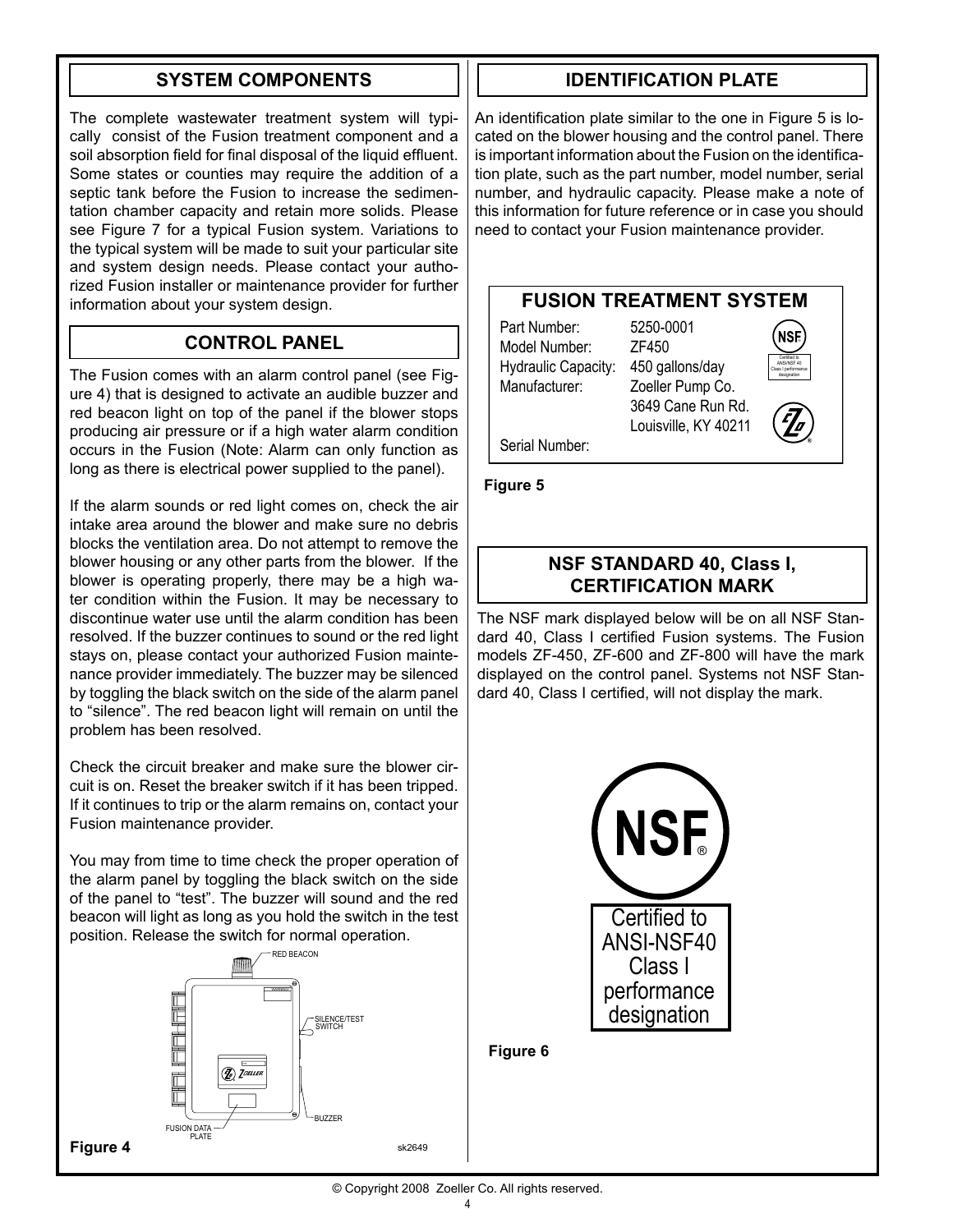## **HARMFUL & NOT RECOMMENDED HOUSEHOLD SUBSTANCES**

The Fusion is designed to treat household type waste and can treat most common substances introduced into the system. However, certain harmful substances may reduce the efficiency or stop the treatment process by reducing or destroying the beneficial bacterial populations responsible for treatment. In general, if a substance is considered harmful to humans then it should also be considered harmful to the Fusion treatment system. If you have any questions concerning the use of any of these substances, please contact your Fusion maintenance provider. **The introduction of any substance on the "Do Not List" into the Fusion will void the warranty.**

## **- THE DO NOT LIST -**

**DO NOT introduce the following substances into the Fusion treatment system:**

- Motor oil  **Antifreeze**
- Brake fluid Paint
- Paint thinner Gasoline
- 
- -
- Solvents Pesticides
- Herbicides Strong disinfectants
- Strong caustic drain Every Flush toilet
	- cleaners in excess disinfection chemicals
- Disposing of Chemicals & chemical excess drugs waste

#### **Not Recommended: Trash and excess food products will likely increase frequency of pumping.**

#### **Trash**

- Sanitary napkins and Condoms feminine products • Cat litter
- -
- Diapers Dental Floss
- Paper products such as Cigarette butts paper towels and baby wipes
- Plastic/rubber products

#### **Food Products**

- Coffee filters and grounds Greases or lards
- Fruit and vegetable peels Seeds
- Meat products Bones
- Garbage disposal waste Egg shells

#### **Limited Use Products**

Certain products in small or moderate amounts should not disrupt the Fusion treatment process. You should always follow the minimum quantities of these substances as recommended by the manufacturer.

- 1. Liquid laundry bleach only as needed per load
- 2. Liquid laundry detergents without added bleach
- 3. Liquid dishwashing detergents
- 4. Household cleaners in moderation

## **WATER SOFTENERS**

Zoeller recommends the use of water and salt conservative softener systems that are installed and operated correctly. If you have questions about softeners, contact the Water Quality Association at www.wqa.org. Contact factory for installation details.

## **LEAKY FIXTURES**

It is very important to monitor all water fixtures in the home for leaks and drips and repair them immediately. Excessive water use may hydraulically overload your Fusion system and reduce its treatment efficiency. Excessive water use may also overload your soil absorption field and cause failure.

## **HIGH USE WATER DEVICES**

The draining of hot tubs and swimming pools into your Fusion system could cause hydraulic overloading and may reduce the treatment efficiency. Please drain these devices to another location. Contact your local regulatory authorities or authorized Fusion maintenance provider for more information. The use of large capacity single fill and drain whirlpool bathtubs may also cause hydraulic overloading of your Fusion. Please limit the use of these types of tubs.

## **SYSTEM MAINTENANCE**

The Fusion system is designed to continuously operate automatically with little direct maintenance from the owner. Periodically, a check of the blower area is recommended to ensure no debris obstructs the ventilation or intake areas of the blower. Also, periodically test the control panel as outlined under the control panel section. The owner should closely monitor the types and amounts of substances and products used. Water use should also be closely monitored to ensure proper operation of the Fusion system.

Periodically, excessive solids will need to be removed from the Fusion and septic tank (if present) for optimal performance. Your authorized Fusion maintenance provider will oversee this service. If you should have any questions or need assistance, please contact your maintenance provider. The name of the maintenance provider can be recorded on the front of this document and should also be located on the alarm control panel.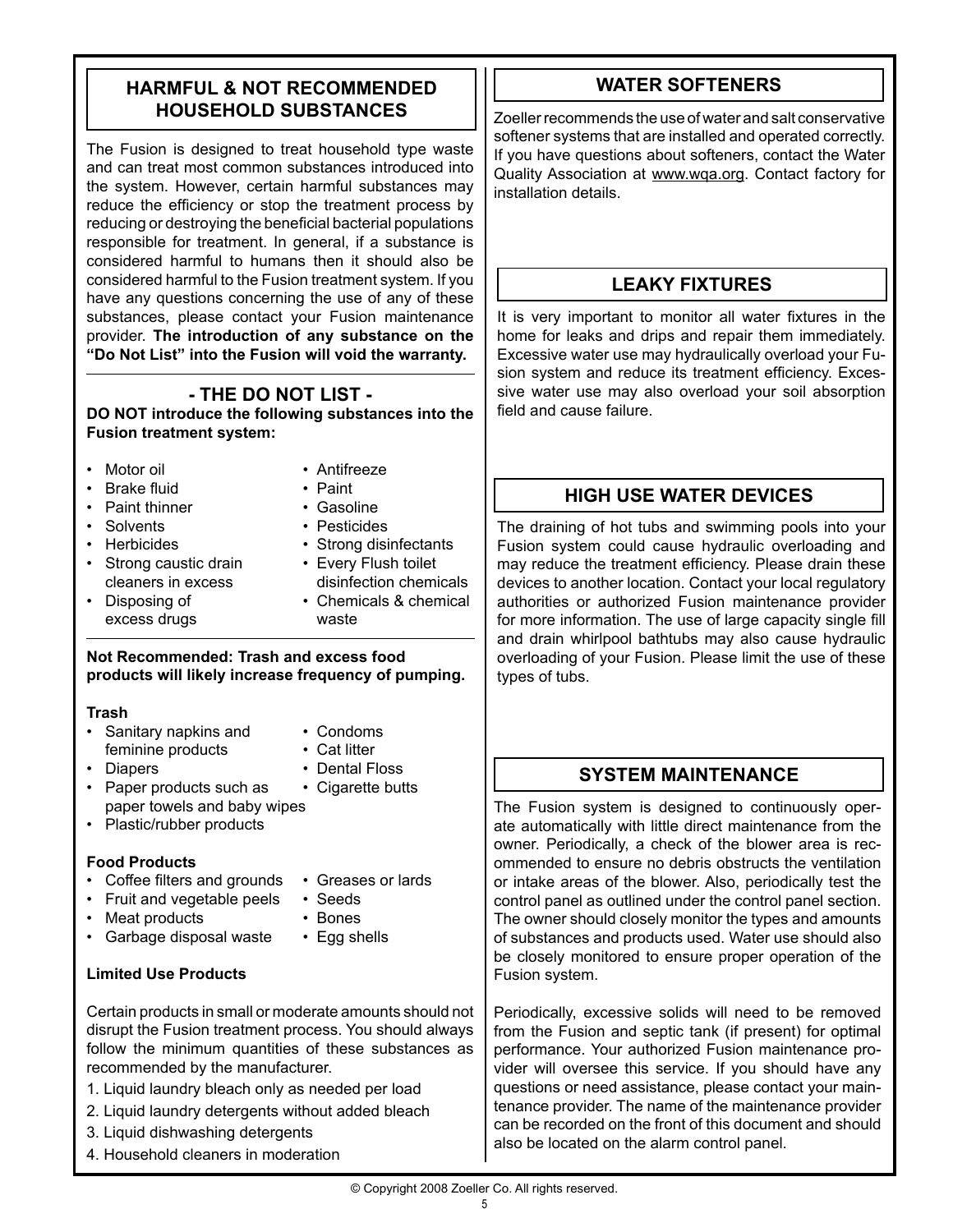## **SYSTEM PERFORMANCE**

#### **Excessive Foaming**

You may see foaming during startup. This is normal and should disappear after a short period of time. It is normally a tan color and is caused by the rapid growth of bacteria. If you see white foam, you may be using too much detergent. Please follow the manufacturer's recommendations. You may also wish to change to another brand of detergent if reduced foaming does not occur within one week. If foaming persists, please contact your authorized Fusion maintenance provider.

#### **Odor Evaluation**

There should be no odors from your Fusion system because the access riser lids are sealed with a gasket. If you experience any odors, please check the lids to make sure they are screwed down tightly. During normal operation, the Fusion will have a "musty earth" odor, which should not be offensive. If you experience foul odors, please contact your authorized Fusion maintenance provider.

#### **Turbidity (Visual Effluent Evaluation)**

The Fusion should produce very clear effluent at the outlet end of the system. If less than clear effluent is being produced, please contact you authorized Fusion maintenance provider.

## **NSF INITIAL SERVICE POLICY**

The Fusion models ZF-450, ZF-600, and ZF-800 (NSF Standard 40, Class I certified systems) have a two year service policy included in the initial purchase price. The service policy will include two inspections per year for a total of four inspections. During these inspections, the effluent quality from the Fusion shall be evaluated for color, turbidity, scum overflow and odor. Please check the identification plate on the blower housing or the control panel to locate your maintenance provider's name and phone number.

Should there be any operational deficiencies with your Fusion, the maintenance provider will notify the owner in writing when the deficiencies will be corrected. If the maintenance provider does not correct the deficiencies or the service calls are not completed, please contact Zoeller Pump Company directly at 800-928-7867.

The owner should only perform minimal routine maintenance on the Fusion such as clearing debris from around blower housing (leaves, snow, and grass clippings). The Fusion should also be protected from excessive weight such as vehicular traffic. Trees and bushes should not be planted in close proximity to the Fusion. The Fusion should be accessible to maintenance personnel and the riser lids must never be buried.

## **FUSION AUTHORIZED MAINTENANCE PROVIDER INSPECTIONS**

Your authorized maintenance provider will perform many system checks and adjustments as needed during the maintenance inspection. Two inspections per year will be made for a total of four inspections during the initial service policy. The blower will be checked for proper operation and the blower air filter will be cleaned or changed. The control panel will be inspected for proper operation during the inspection. The maintenance provider will also measure the amount of solids in the Fusion and the septic tank (if present) to determine when the solids must be removed. Standard maintenance for the Fusion includes yearly pumping of the sedimentation and anaerobic chambers. See Operation and Maintenance Manual (FM2391) and Installation Instructions (FM2389) for further information.

## **EXTENDED MAINTENANCE POLICY**

An extended maintenance policy is available for purchase from your authorized Fusion distributor. The extended maintenance policy will include the same system checks, schedule, and adjustments as the initial maintenance policy. Please contact your Fusion distributor or maintenance provider for further information regarding the extended maintenance policy.

## **ALARM CONDITION**

If an alarm condition occurs, please check the air intake area around the blower and make sure no debris blocks the blower intake. Do not attempt to remove the blower housing or any other parts from the blower. If the blower is operating properly, there may be a high water condition within the Fusion. It may be necessary to discontinue water use until the alarm condition has been resolved. If the buzzer continues to sound or the red light stays on, please contact your authorized Fusion maintenance provider. The buzzer may be silenced by toggling the black switch on the side of the alarm panel to "silence". The red beacon light will remain on until the problem has been resolved.

Check the circuit breaker and make sure the blower circuit is on. Reset the breaker switch if it has been tripped. If it continues to trip or the alarm continues to remain on, contact your Fusion maintenance provider.

You may from time to time check the proper operation of the alarm panel by toggling the black switch on the side of the panel to "test". The buzzer will sound and the red beacon will light as long as you hold the switch in the test position. Release the switch for normal operation.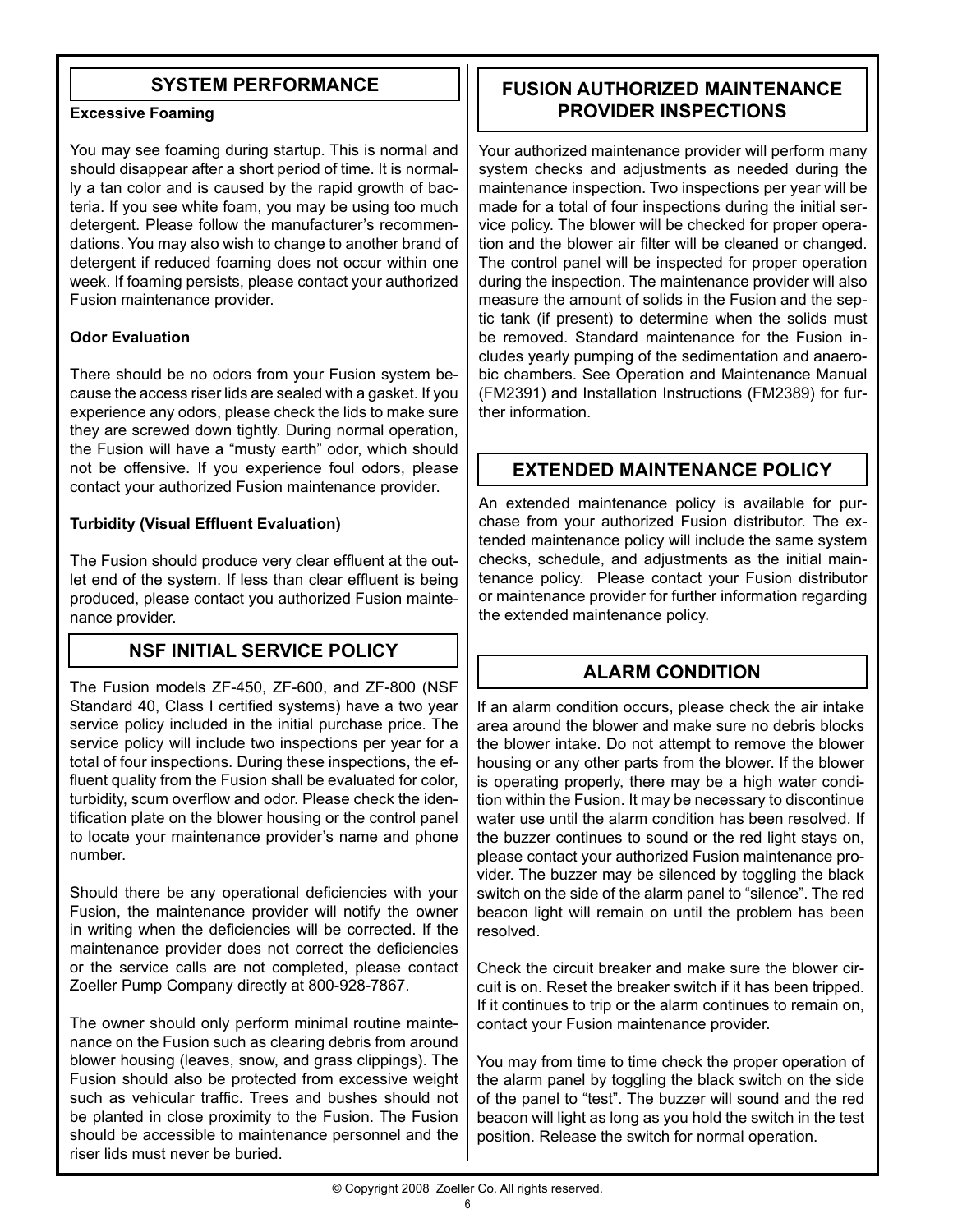#### **POWER OUTAGE**

Should you experience a power outage, the blower will not operate and air (oxygen) will not be supplied to the Fusion. If the blower is off for more than 48-72 hours, the lack of fresh air will cause the treatment efficiency to decrease. During a power outage, the Fusion will still allow effluent to flow, and will not create a backup in the home. You may, however, have a pump or dose tank with a pump on the outlet of the Fusion, which requires power to pump the effluent to the soil absorption field. If you have a system such as this, please be aware of this condition and conserve water accordingly.

## **FLOODING**

If flooding of the Fusion occurs and the blower or the control panel is submerged, please disconnect power at the circuit breaker. DO NOT try to reconnect power to either the blower or alarm control panel once it has been submerged. Immediately contact your authorized Fusion maintenance provider to inspect the Fusion, the blower, and the control panel. Your maintenance provider will repair the components as needed.

#### **INTERMITTENT USE**

The Fusion system is designed to function even if wastewater does not enter it for extended periods of time. The power to the blower must remain on during this time for the system to function properly. Weekend use will not harm the system as long as the blower is on. Should seasonal use require a complete shut down of the property, then it is recommended that the blower be turned off. It is important to start up the system in advance of actual occupancy to allow for normal treatment to resume. Please contact your authorized Fusion maintenance provider for further information concerning shut down and startup of the Fusion. You may also contact your maintenance provider for the shut down and startup services.

## **LIMITED WARRANTY**

Manufacturer warrants, to the purchaser and subsequent owner during the warranty period, every new product to be free from defects in material and workmanship under normal use and service, when properly used and maintained, for a period of two years from date of installation. Parts that fail within the warranty period, two years from date of installation, that inspections determine to be defective in material or workmanship, will be repaired, replaced or remanufactured at Manufacturer's option, provided however, that by so doing we will not be obligated to replace an entire assembly, the entire mechanism or the complete unit. No allowance will be made for shipping charges, damages, labor or other charges that may occur due to product failure, repair or replacement.

This warranty does not apply to and there shall be no warranty for any material or product that has been disassembled without prior approval of Manufacturer, subjected to misuse, misapplication, neglect, alteration, accident or act of God; that has not been installed, operated or maintained in accordance with Manufacturer's installation instructions; that has been exposed to outside substances including but not limited to the following: sand, gravel, cement, mud, tar, hydrocarbons, hydrocarbon derivatives (oil, gasoline, solvents, etc.), or other abrasive or corrosive substances, wash towels or feminine sanitary products, etc. in all applications other than in raw sewage pumping applications. The warranty set out in the paragraph above is in lieu of all other warranties expressed or implied; and we do not authorize any representative or other person to assume for us any other liability in connection with our products.

Contact Manufacturer at, 3649 Cane Run Road, Louisville, Kentucky 40211, Attention: Customer Service Department to obtain any needed repair or replacement of part(s) or additional information pertaining to our warranty.

**MANUFACTURER EXPRESSLY DISCLAIMS LIABILITY FOR SPECIAL, CONSEQUENTIAL OR INCIDENTAL DAM AG ES OR BREACH OF EX PRESSED OR IMPLIED WARRANTY; AND ANY IMPLIED WARRANTY OF FITNESS FOR A PARTICULAR PURPOSE AND OF MERCHANTABILITY SHALL BE LIMITED TO THE DURATION OF THE EXPRESSED WARRANTY.** 

Some states do not allow limitations on the duration of an implied warranty, so the above limitation may not apply to you. Some states do not allow the exclusion or limitation of incidental or consequential damages, so the above limitation or exclusion may not apply to you.

This warranty gives you specific legal rights and you may also have other rights which vary from state to state.